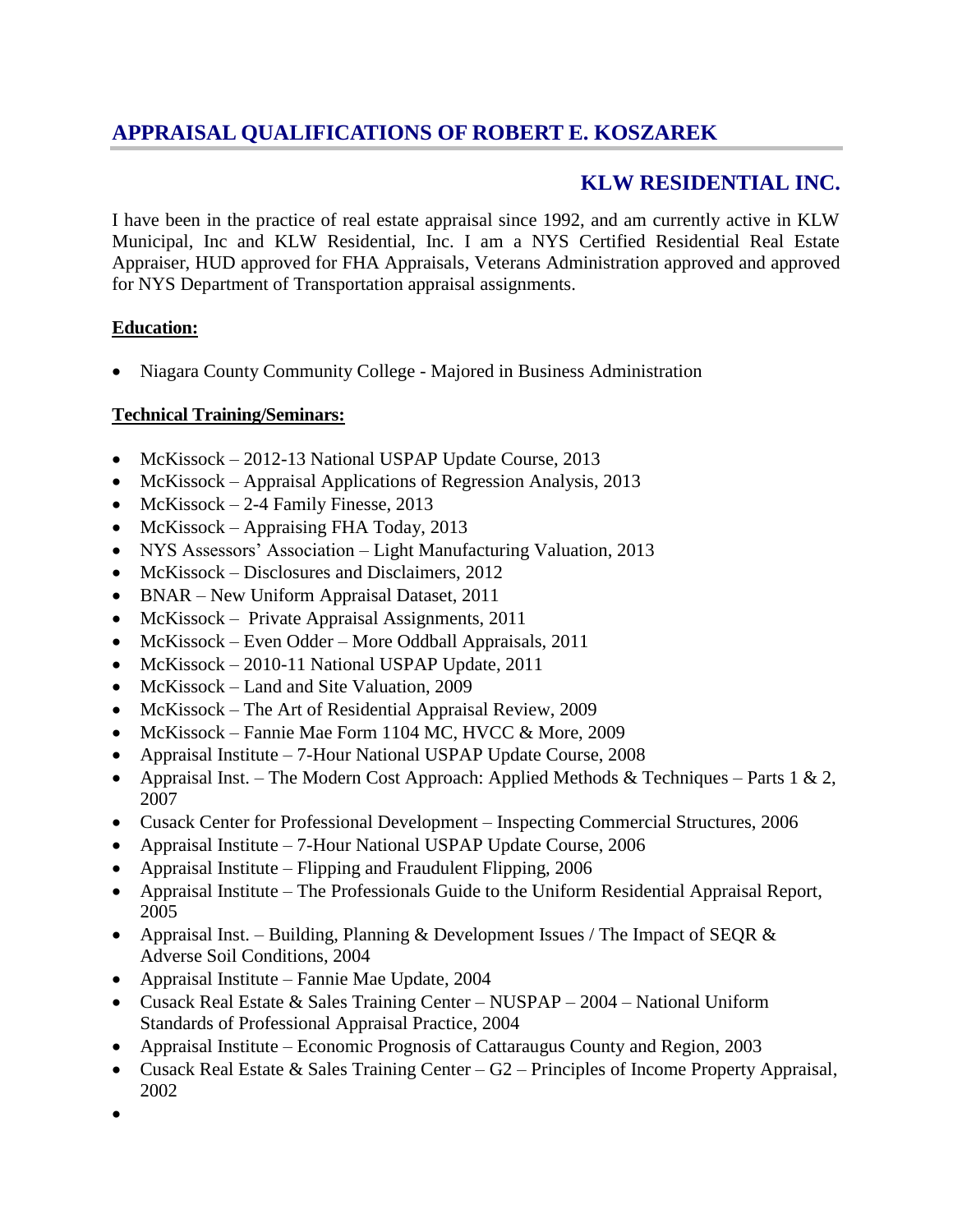# **Robert Koszarek Page 2**

# **Technical Training/Seminars: (Cont'd.)**

- Cusack Real Estate & Sales Training Center G1 Introduction to Income Property Valuation, 2002
- IAAO Small Claims Preparation, 2001
- Cusack Sales Training Center- FHA Exam Preparation, 1999
- Cusack Sales Training Center-Training on the HP12C, 1999
- Appraisal Institute- FHA and The Appraisal Process, 1999
- Cusack Sales Training Center- Ethics and Standards of Professional Practice S/E, 1999
- Cusack Sales Training Center Appraising Manufactured Housing, 1996
- Cusack Sales Training Center Introduction to Appraising Small Income (R4), 1996
- Greater Buffalo Association of Realtors Real Estate and the Environment, 1995
- NYS Association of Real Estate Appraisers Upstate Appraisal Conference, 1993
- GBAR Update on the Uniform Residential Appraisal Report, 1993
- Cusack Sales Training Center Ethics & Standards of Professional Practice, 1992
- GBAR Applied Residential Property Valuation (R3), 992
- GBAR Valuation Principles & Procedures (R2), 1992
- GBAR Introduction to Real Estate Appraisal (R1), 1992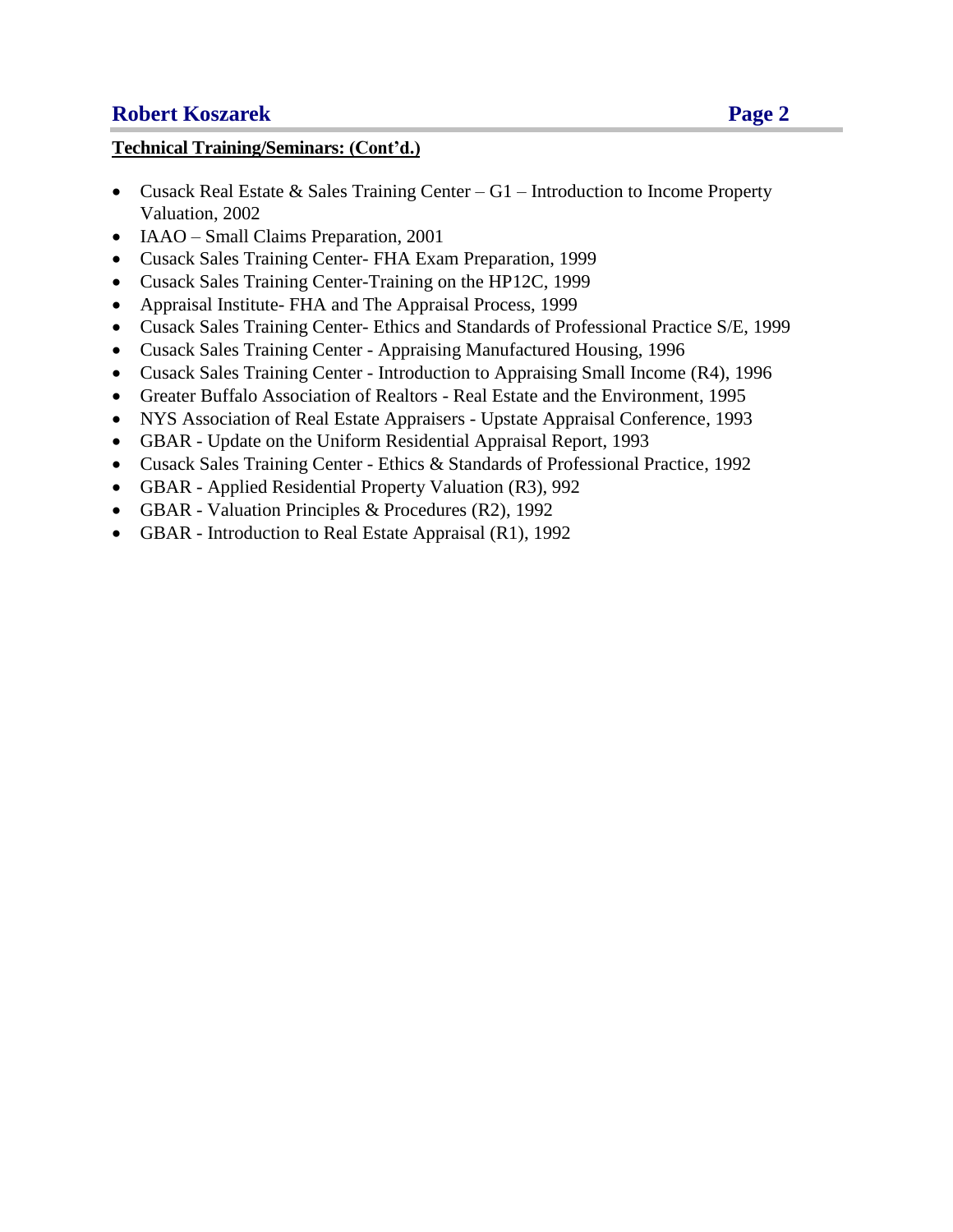# **Robert Koszarek Page 3**

### **Licensure/ Designation/Certifications:**

New York State Certified Residential Real Estate Appraiser ID #45000045131

## **Memberships & Affiliations:**

- Mortgage Bankers Association of Western New York
- Buffalo Niagara Association of Realtors
- National Association of Realtors
- International Association of Assessing Officers

### **Prepared & Participated in Appraisals & Consultant Reports For:**

- BankAmerica Mortgage
- Cattaraugus County Savings Bank
- Chase Manhattan Mortgage Corp.
- Citibank (NYS)
- Fannie Mae
- NYS Facilities Development. Corp.
- NYS Department of Recreation and Historic Preservation
- Environmental Protection Agency
- First Niagara
- Five Star
- Homestead Funding
- HSBC Mortgage Corporation, USA
- M & T Mortgage Corp.
- NYS Department of Transportation
- Real Estate Loan Placement
- Wells Fargo Home Mortgage
- WNY Mortgage Assistance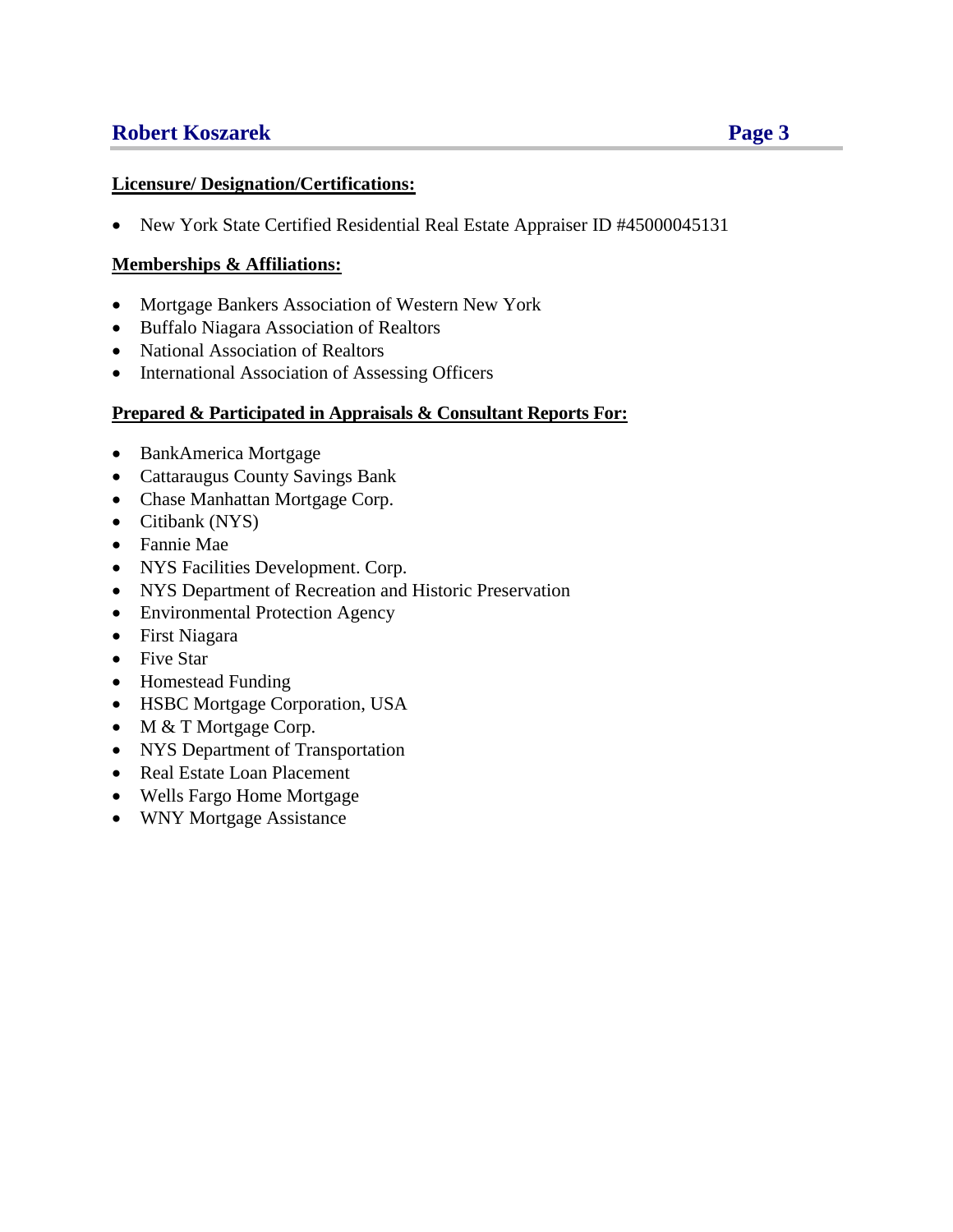# **Robert Koszarek Page 4**

### **Reappraisal Projects:**

- City of Lockport Valuation
- Town of Amherst Valuation
- Town of Ellicottville Update
- Town of Huron Data Collection and Valuation
- Town of Sodus Data Collection and Valuation
- Town of Tupper Lake Data Collection and Valuation
- Town of Webb Valuation

## **Employment History:**

## **KLW Municipal, Inc. (Buffalo, NY) – 11/2004- Present**

As President of KLW Municipal, Inc. a real estate appraisal and consulting company specializing in revaluations and consulting services for Assessors across New York State, I have run various reassessment projects, from an annual update to a Reappraisal Project for one of the largest towns in New York State including all of the analysis and model building that is so critical to successful valuation using a CAMA (computer assisted mass valuation) system.

I have a varied experience in the valuation of various waterfront, agricultural and suburban properties in mass valuation circumstances in the towns of Sodus and Huron in Wayne County and also within the towns of Webb and Tupper Lake, located within the Adirondack Park as well as the suburban municipality in the town of Amherst demonstrates. My varied expertise provides the foundation that is critical to any assessment project.

I also lead the public relations efforts of our company which have come characterize a truly successful project.

In addition, I have supported assessors in presenting and defending complaints in Board of Assessment Review, Small Claims Assessment Review (SCAR) and Article 7 proceedings. For these proceedings I have prepared supporting documentation and represented the Assessor's office in presentations. I have also prepared appraisals and represented property owners in both BAR and SCAR proceedings, typically for high end or unusual residential properties.

## **KLW Residential Inc. (Buffalo, NY) - 01/1997-Present**

KLW Residential, Inc. specialized in Real Estate Appraising of Residential Property types. I was the office manager overseeing the appraisal process of ten appraisers. I have extensive appraisal experience for mortgage transactions, matrimonial actions, tax assessment, and appraisal reviews, including retrospective forensic reviews. I have been active in all aspects of the public relations with major clients.

### **Kirchmeyer & Associates, Inc. (Buffalo, NY) – 07/1995-01/1997 Associate Appraiser**

A company specializing in Real Estate Appraising of all types of property. Active in public relations with major clients. Areas covered include all eight counties of Western New York.